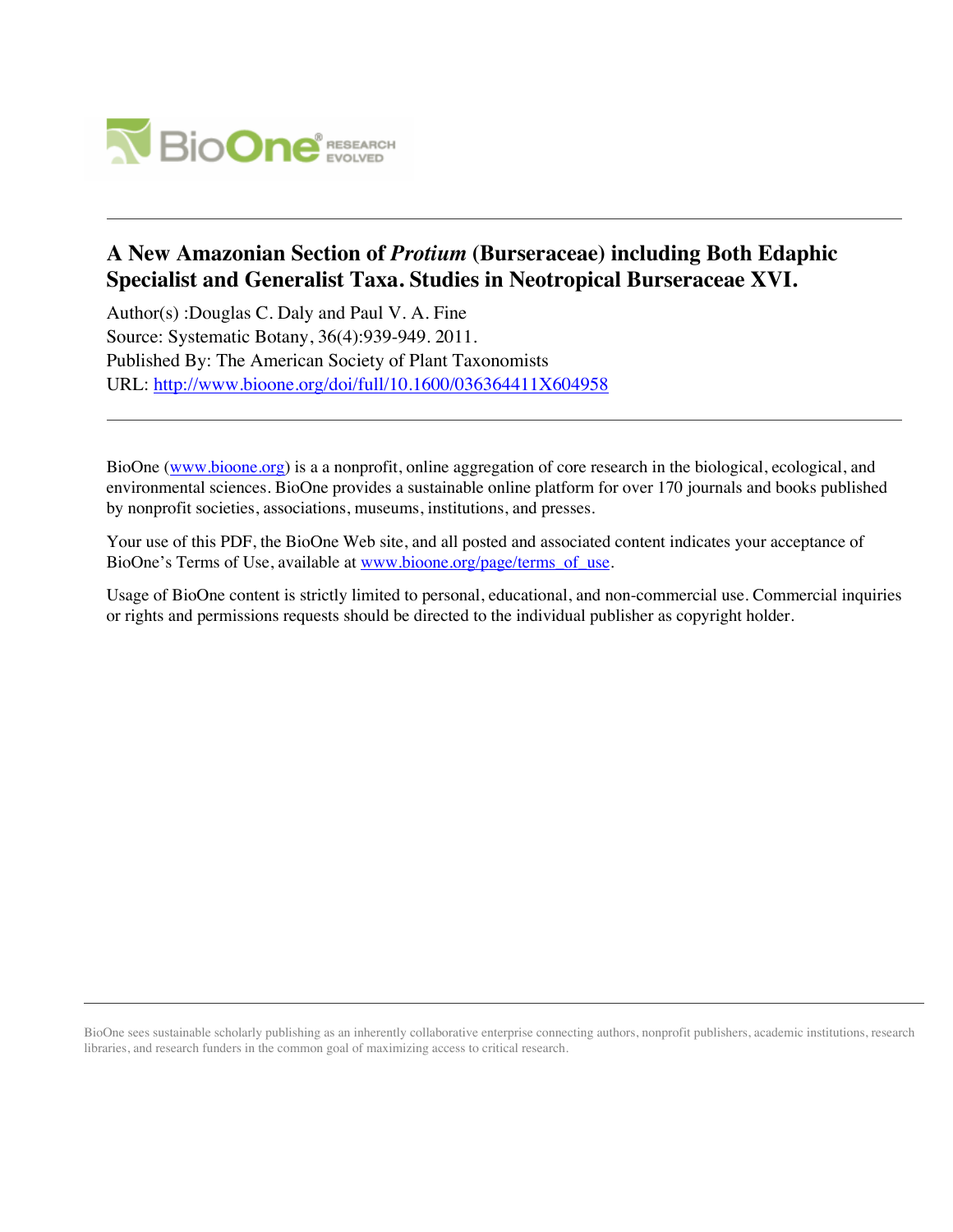# **A New Amazonian Section of** *Protium* **(Burseraceae) including both Edaphic Specialist and Generalist Taxa. Studies in Neotropical Burseraceae XVI.**

Douglas C. Daly<sup>1,3</sup> and Paul V. A. Fine<sup>2</sup>

1 The New York Botanical Garden, 200th Street & Kazimiroff Boulevard, Bronx, New York 10458-5126 U. S. A. 2 Department of Integrative Biology, University of California, 3060 Valley Life Sciences Bldg. #3140, Berkeley, California 94720-3140 U. S. A. 3 <sup>3</sup>Author for correspondence (ddaly@nybg.org)

# *Communicating Editor: Allan J. Bornstein*

 *Abstract—Protium* section *Papilloprotium* and *Protium alvarezianum* are described and a key to the four species of the section provided. The section is distinguished principally by its papillate abaxial leaflet surface, and the petals saccate at base and villous adaxially. The rather widespread edaphic generalist *P. ferrugineum* shares a common ancestor with two small clades, one containing two white-sand specialists (*P. reticulatum* and *P. alvarezianum* ) that appear to have diverged from a common ancestor allopatrically via fragmentation of white-sand habitats, and the other exhibiting degrees of edaphic specialization among variants of *P. subserratum* . This scenario highlights the role of edaphic heterogeneity as a driver in the diversification of the Amazon flora.

Keywords—Amazonia, rain forest trees, South America, speciation, white-sand forests.

 The Burseraceae comprise one of the most important tree families in the Amazon, and across the Andes in the Chocó biogeographic region, as has been made clear in numerous quantitative forest inventories (e.g. review by Daly et al. 2011 ). It is an excellent model system for studying biogeographic patterns of primary upland forests because it is usually not an important component of secondary forests (e.g. Lisboa 1989), nor of floodplain forests (e.g. Foster 1990; Campbell et al. 1992). Central Amazonia is where the family truly shines by all standard criteria (e.g. Matos and Amaral 1999; Lima Filho et al. 2001). For example, in an area of 70 ha inventoried prior to 1992 by the Biological Dynamics of Forest Fragments (BDFF) project near Manaus, Brazil, the family was one of the highest in relative density but also one of the most species rich. The Burseraceae placed second in relative diversity, with 49 species, and *Protium* Burm. f. was the most speciesrich genus, with 35 species (Rankin-de-Merona et al. 1992). One species of *Protium* exhibited the highest relative density in the inventory.

 Most Amazonian Burseraceae occur in upland forests on clay or sandy loam soils, but there is a significant number of habitat specialists as well, including the majority of the tribe Protieae (including the genera *Crepidospermum* Benth. & Hook. f., *Protium,* and *Tetragastris* Gaertn.) in the Peruvian Amazon. Almost three quarters of the thirty-five species encountered in the Peruvian Amazon by Fine et al. (2005) were restricted to only one of three edaphic habitats: white-sand forest, clay soil forest, or brown sand forest from eroded river terraces. Differences in soils and topography correlate with changes in species diversity, species composition, and forest structure; indeed, they often determine distinct forest types. In the mosaic of habitats one often encounters in regions of lowland humid forests, there are generalists in each component, but there are also edaphic specialists (e.g. Young and León 1989), and the compositional differences are often statistically significant (Guillaumet 1987; Tuomisto et al. 1995; Fine et al. 2010). The most extreme of the edaphic habitat types are white-sand forests, which are also known as campina, campinarana, varillal, or bana, among other local names (Fine et al. 2010). These low-canopy forests on partly exposed white sands occur sporadically throughout much of Amazonia as islands on the scale of hectares or square kilometers. White-sand forests have little

in common floristically with the surrounding tall forests on clay soils (Guillaumet 1987; Fine et al. 2010), and they function as habitat islands, with their floras showing a higher proportion of species adapted for relatively long-distance dispersal than surrounding forests on clay soils (Macedo 1977; Macedo and Prance 1978; Anderson 1981). White-sand forests are associated with a high degree of endemism, even including some endemic genera (e.g., Struwe et al. 1997).

 Here we describe a new section of *Protium* from northern South America; the four species that comprise it include a new species from white-sand formations in northern and western Amazonia. The biogeographic and habitat preferences of these four species, together with their phylogenetic relationships, suggest an important role for the edaphic heterogeneity of the Amazon basin in the diversification of this new section.

#### Materials and Methods

 *Morphological Studies—* Both authors have observed and collected three of the four species in this new section in multiple localities, working with seedlings and saplings as well as sterile and fertile adult trees. We have also examined virtually all extant herbarium material of the group.

*DNA Extractions*—In Appendix I we list the collection numbers, herbaria where the specimens are deposited, geographic locality, and GenBank accession number for each of the samples included in our molecular analysis. The samples were either dried fresh in silica gel and stored at -80°C or taken from herbarium sheets. All leaf tissue was ground using BioSpec Products Inc. (Bartlesville, Oklahoma) mini beadbeater-16 with their 2.3 mm zirconia/silica beads. Extractions were carried out using the DNEasy plant mini kit (Qiagen, Valencia, California). The protocol for herbarium specimens was modified to include an additional step where 3–5 l of Proteinase K were added to the sample in the lysis buffer and incubated on a horizontal shaker at 42°C for 12–24 hr.

 *PCR - Five Loci—* We sequenced the ribosomal ITS and external transcribed spacer (ETS), a single copy nuclear locus, *phytochrome C* ( *phyC* ), and two chloroplast loci, *rps16* and *trnL-F* to assess phylogenetic relationships within tribe *Papilloprotium.* The ITS region was broken into two regions, ITS1 and ITS2 (Table 1).

 Polymerase Chain Reactions were carried out in 20 l volumes of 1.0 l 10 M primer, two to five l DNA, one l 100% DMSO and Bioneer's (Alamada, California) accupower standard or "high-fidelity TLA" PCR premix, which includes one U DNA polymerase, 250 M dNTPs and two l reaction buffer per 20 l PCR reaction. The amplification products were visualized with UV light on 1% TBE agarose gels and cleaned using exonuclease I and shrimp alkaline phosphatase (USB Corporation, Cleveland, Ohio).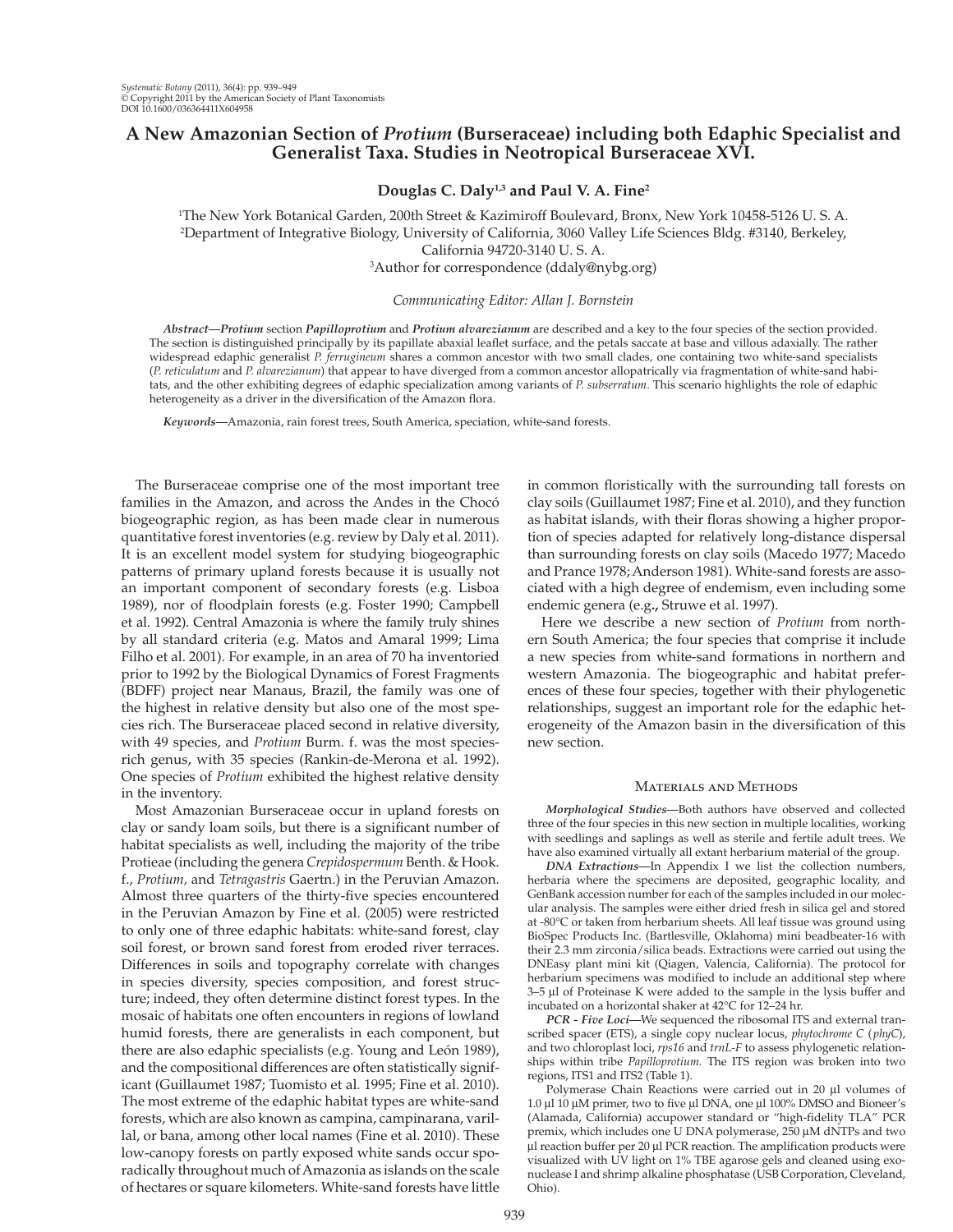| Locus            | Primer Name (Forward/Reverse) | Primer Sequence                                                           | Citation                                              | Substitution Model selected<br>by MrModeltest |
|------------------|-------------------------------|---------------------------------------------------------------------------|-------------------------------------------------------|-----------------------------------------------|
| ITS1             | NY183 (F), NY109 (R)          | CCTTATCATTTAGAGGAAGGAG (F),<br>GTGACGCCCAGGCAGACGT (R)                    | K. Wurdack (Fine et al. 2005)                         | $GTR + G$                                     |
| ITS <sub>2</sub> | NY45 (F), NY 43 (R)           | GCATCGATGAAGAACGTAGC (F),<br>TATGCTTAAAYTCAGCGGCT (R)                     | K. Wurdack (Fine et al. 2005)                         | $GTR + G$                                     |
| <b>ETS</b>       | ETS-1(F), ETS 18S-IGS $(R)$   | TTCGGTATCCTGTGTTGCTTAC(F),<br>GAGACAAGCATATGACTACT<br>GGCAGGATCAACCAG (R) | Weeks et al. 2005 (F), Baldwin and<br>Markos 1998 (R) | $HKY + G$                                     |
| phyC             | phyC-smbF1, phyC-smbR1        | GGCAYTGAARTCATAYAARCTTGC (F),<br>CCRCCCCACTTGATCTGYTT (R)                 | Clayton et al. 2007                                   | $HKY + G$                                     |
| rps16            | rps $16$ (F), rps $16$ (R)    | GTGGTAGAAAGCAACGTGCGACTT (F),<br>TCGGGATCGAACATCAATTGCAAC (R)             | Oxelman et al. 1997                                   | $GTR + G$                                     |
| $TrnL$ - $F$     | trnLF-C, trnLF-F              | CGAAATCGGTAGACGCTACG (F),<br>ATTTGAACTGGTGACACGAG (R)                     | Taberlet et al. 1991                                  | <b>GTR</b>                                    |

TABLE 1. Sources of primers used in this study, and substitution model for each locus selected by MrModeltest 2.3. All model parameters were unlinked across loci.

 *Sequencing and Alignment—* Amplification products were cyclesequenced using 10 1 reactions with the standard BigDye (Applied Biosystems, Foster City, California) protocol and afterwards cleaned again using an EDTA-ethanol precipitation step. Sequencing was performed on an ABI 3730 sequencer (Applied Biosystems). The resulting chromatograms were edited, and forward and reverse sequences were compiled using Geneious Pro 3.5.6 (BioMatters Ltd., Auckland, New Zealand). Initial sequence alignments were made using ClustalW (EMBL-EBI) with subsequent manual alignments in MacClade 4.05 (Maddison and Maddison 2002).

Taxon Sampling-For outgroup comparison we selected representatives from each of the named sections in the Protieae, which included the genera *Crepidospermum* and *Tetragastris* (Fine et al. 2005). In Fine et al. (2005) the closest lineage to the *Papilloprotium* taxa was a clade including members of *Crepidospermum, Tetragastris* , and sections *Pepeanthos* Daly, *Icicopsis* Engl., and *Sarcoprotium* Daly. Further analyses with more than 70 species of Protieae have identified Old World *Protium* (sections *Marignia* Swart and *Protium*) as comprising the outgroup to all New World Protieae (including *Protium, Crepidospermum,* and *Tetragastris* ) (P. Fine and D. Daly, unpublished data). Thus, we used *Protium madagascariense* Engl. from Madagascar as our outgroup taxon to root the clade. We added one other species to the outgroup, *Protium glaucescens* Urban, which in other preliminary analyses belonged to a large clade of *Protium* species that currently has no sectional assignment or status. We selected two individuals from *P. alvarezianum* (the new taxon), plus six individuals of *P. subserratum* (Engl.) Engl. representing each of the three morphotypes described below and five localities (French Guiana and Guyana, plus Iquitos/Nanay, Jenaro Herrera, and Río Blanco in Peru). These individuals were selected from a larger dataset of five individuals per population of nine populations of *Protium subserratum* (N = 45 individuals) and three populations of *Protium alvarezianum* (N = 15 individuals collected in Peru, French Guiana, and Guyana) (Fine et al. in press).

Phylogenetic Analyses-A partition homogeneity test was performed as implemented in PAUP\* 4.0b10 with 100 replicates to confirm the different genes sequenced could be combined for phylogenetic analysis (Farris et al. 1995). The likelihood-ratio test was used in MrModeltest 2.3 (Nylander 2004) using the AIC to select the best model of molecular evolution with the fewest parameters that fit the dataset. These parameter estimates were used in all subsequent Bayesian analyses. We combined the multilocus datasets, and using a mixed model analyzed the substitution parameters separately for each gene partition. Bayesian inference of phylogeny was performed using MRBAYES version 3.1.2 (Huelsenbeck and Ronquist 2001) with the following specifications: 1) assuming various models (see Table 1) of nucleotide substitution with estimated base frequencies, proportion of invariable sites, and rates for variable sites following a gamma distribution as selected by Mr Modeltest; and 2) running the Markov chain for  $3 \times 10^6$  generations, sampling one tree every 300 generations for a total of 10,000 sampled trees. We analyzed two runs in parallel with four chains each (one cold and three heated), and assessed stationarity by examining the standard deviation of the split frequencies. At  $3 \times 10^6$  generations, this value was below 0.003 and there was no trend in the log versus generation plot with sufficient mixing of the cold and heated chains. Thus, following the recommendations of Huelsenbeck and Ronquist (2001), we discarded the first 25% of all sampled trees as "burn in." MrBayes computes a 50% majority-rule consensus tree of the retained trees. We also conducted a

maximum likelihood analysis on the partitioned data set using a randomized accelerated maximum likelihood (RAxML) program on the CIPRES cluster at the San Diego Supercomputing Center (Stamatakis et al. 2005). This analysis comes with a rapid bootstrap heuristic that automatically determines the point at which enough bootstrapping replicates have been produced (Stamatakis et al. 2008).

# Taxonomic Treatment

**Protium** sect. **Papilloprotium** Daly & P. Fine, sect. nov.— TYPE: *Protium subserratum* (Engl.) Engl.

# *Protium* sect. *Icicopsis* Swart (1942) , pro minima parte. *Icicopsis* Engl. in Mart., Fl. bras. 12(2): 255. 1874.

 Turma naturalis a sectio *Pepeanthos* resina lactea plerumque sine pulvinulo laterali folioli venis sclereida ramosissimis terminans cotyledone plano-convexis simile sed a caeteris speciebus congeneribus his notulis differt: folioli pagina abaxialis plerumque dense papillata petali basis saccata et pagina adaxialis villosa antherae apex apiculatus.

 Dioecious trees; outer bark thin, often rough due to raised lenticels, inner bark red; resin milky. Leaves usually lacking pulvinuli on lateral petiolules (present on *Protium ferrugineum* ), present on terminal petiolule; leaflet margin (sub)serrate or entire; abaxial surface densely papillate (Fig. 1). Leaflet architecture (Fig. 2) with secondary vein fabric festoonedbrochidodromous; some intersecondaries usually present on most leaflets, parallel to secondaries and often nearly as long but slightly deflected (zig-zag); tertiaries alternate-percurrent with some composite admedials near midvein; same pattern found in quaternaries but these also occasionally freely ramify; perpendicular epimedial tertiaries usually present; freely ending veinlets (FEVs) proliferating into highly branched sclereids; when teeth present both the tooth and superjacent sinus vascularized by a principal vein. Inflorescences pseudospicate. Flowers 5-merous; calyx much taller than nectary disk; petals narrowly subulate, slightly saccate at base between calyx lobes, (sub)erect at anthesis, the adaxial surface villous, with dense whitish trichomes to 0.8 mm long; androecium pentadynamous, anthers apiculate (the connective extending beyond the thecae); pollen (from Harley and Daly 1996) 33–37 m, endoapertures very small (Endoaperture Shape Index-ENSI 4.9); shape subprolate or prolate, rarely prolatespheroidal [ratio polar axis length to equatorial diameter-P/E (1.12–)1.14–1.68], P 22–40(–22.6–39.2), E 17.2–31.1(–16–34)

m; angulaperturate; colpi narrow; costae pronounced; wall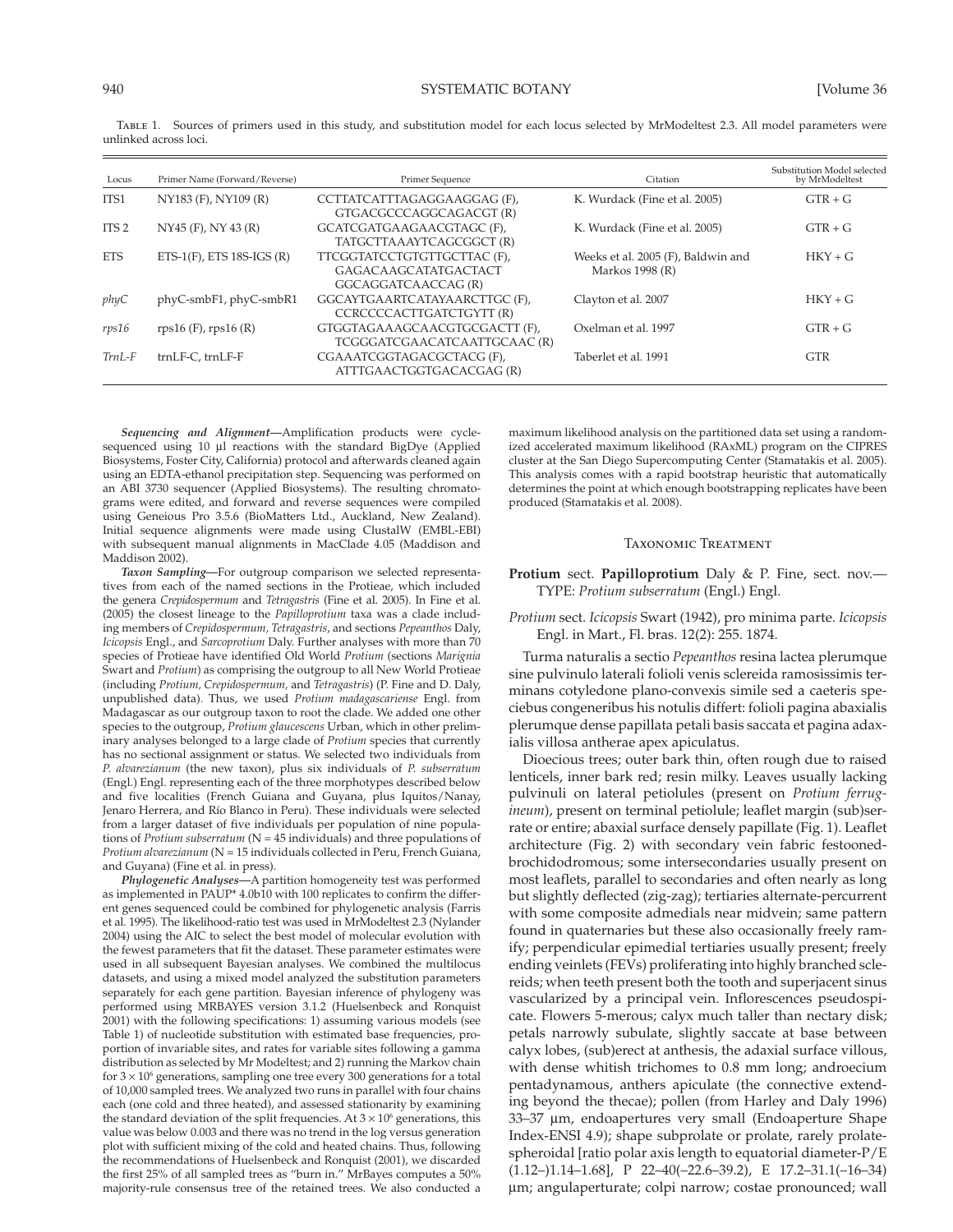

 Fig. 1A. SEM images of abaxial leaflet surfaces of *Protium* sect. Papilloprotium. Protium subserratum, showing dense papillae crowded around a slightly sunken stomate; on most of the surface the stomates are obscured by papillae. From *Clark 7190* (NY).

thickness 1–2 m; exine appears psilate; colpi with granular membranes; rarely (*P. ferrugineum*) the mesocolpium psilate and sparsely punctate and the apocolpium perforate; nectary disk surface pubescent (glabrous in *P. ferrugineum*, also rarely in *P. subserratum*); gynoecium with style longer than ovary and unbranched, stigma surface smooth. Fruit red to orange; pyrene bony or rarely (*P. ferrugineum*) thinly cartilaginous, the funicular scar usually  $\leq$  halfway up ventral surface (3/4 in *P. ferrugineum* ); cotyledons entire, plano-convex. Germination epigeal and cryptocotylar, seedlings with first eophylls opposite, 5-11-foliolate, serrate. Figures 1-4.

 *Distribution and Ecology—* The distributions of the four species of sect. *Papilloprotium* range from rather widespread to regionally endemic (Fig. 3). *Protium subserratum* is widespread in Amazonia plus the Guianas, with a disjunct distri-



 Fig. 2A. Leaf architecture of *Protium* sect. *Papilloprotium. Protium reticulatum*, showing the FEVs (freely ending veinlets) terminating in highly branched sclereids. From *Acevedo et al. 10355* (NY).

bution in Antioquia, Colombia; *P. ferrugineum* (Engl.) Engl. occurs in western Amazonia and is disjunct across the Andes in Valle, Colombia; *P. alvarezianum* is found in northern and western Amazonia; and *P. reticulatum* (Engl.) Engl. is known only from the upper Rio Negro basin (tributaries of the Rio Negro and Rio Uaupés) in Venezuela and Brazil. *Protium subserratum* has a broad edaphic distribution; it has been collected in clay soil, eroded river terrace soil (brown sand), and white-sand forests. *Protium ferrugineum* has similarly been collected in a variety of terra firme soil types, although it has never been found in extreme (low canopy) white-sand forests, famous for their stressful environments of extreme soil infertility and poor drainage due to a perched water table. In contrast, *Protium alvarezianum* and *P. reticulatum* are both restricted to these low-canopy white-sand areas, and have



 Fig. 1B. SEM images of abaxial leaflet surfaces of *Protium* sect. *Papilloprotium* . *Protium ferrugineum* , showing scattered clusters of small papillae interspersed among the stomates, which are recessed within a raised chamber. From *Monsalve 1302* (NY).



 Fig. 2B. Leaf architecture of *Protium* sect. *Papilloprotium. Protium subserratum,* showing vascularization of the teeth. From *Albuquerque 6724* (NY).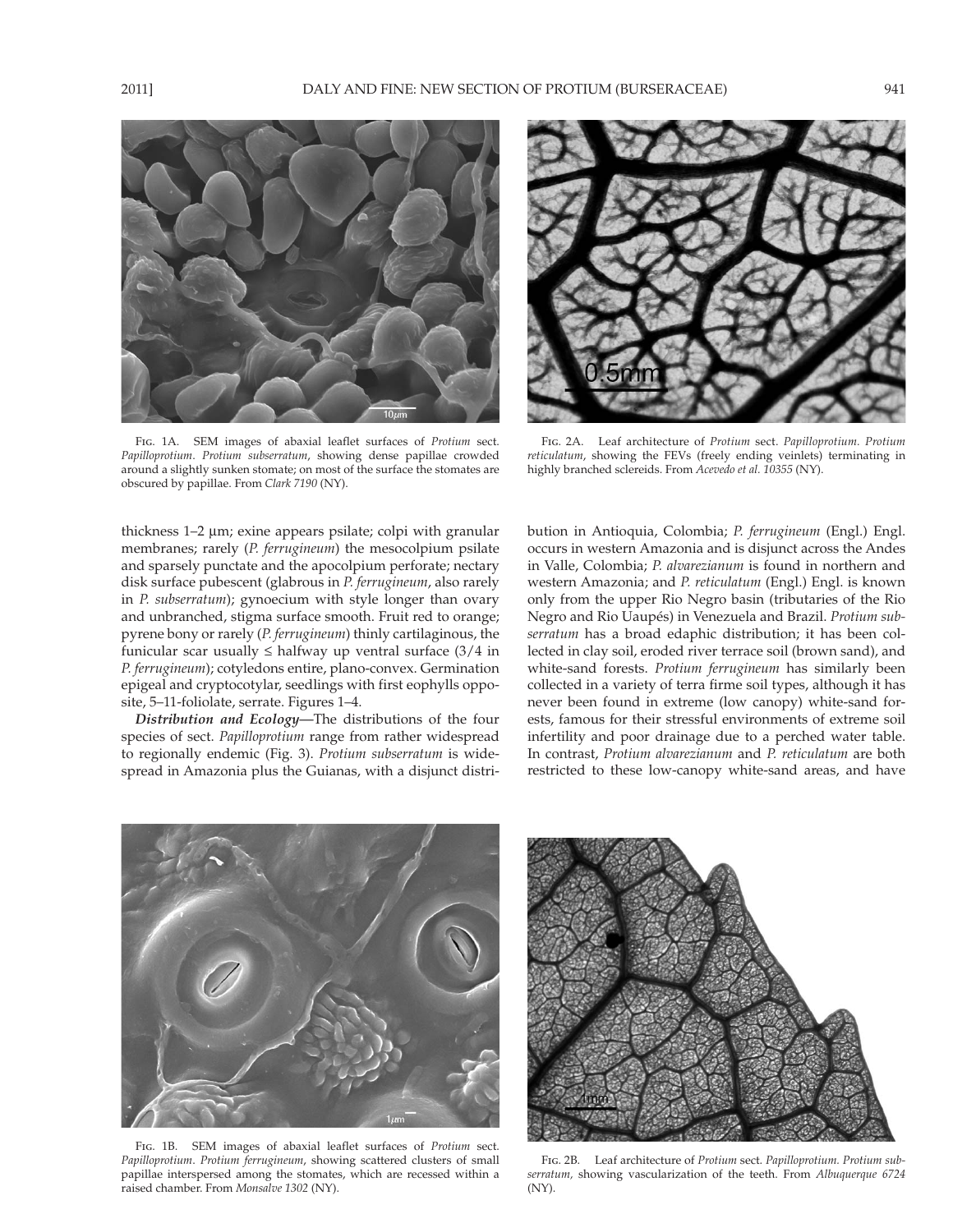

 Fig. 3. Map showing distributions of the four species of *Protium* sect. *Papilloprotium.* Stars indicate collection localities for *Protium alvarezianum* and triangles indicate *Protium reticulatum* localities. All triangles and stars are located within white-sand forest habitat. Gray shading approximates the distribution of *Protium ferrugineum* and the vertical striped shading approximates the distribution of *Protium subserratum* .

not been collected on other, more common, edaphic habitat types.

Within *Protium*, section *Pepeanthos* could most easily be confused with sect. *Papilloprotium* because of the milky resin, the usual lack of conspicuous pulvinuli on lateral petiolules, leaflets with freely ending veinlets terminating in highly branched sclereids, and the cotyledons plano-convex. These similarities and salient differences between the two sections are summarized in Table 2.

 Characteristics unique to sect. *Papilloprotium* in tribe Protieae are the papillate abaxial leaflet surface, the petals saccate at base and villous adaxially, and the anther apex apiculate. Other notable characteristics are found elsewhere in the genus: milky resin (also in sect. *Pepeanthos* ), pseudospicate inflorescences (also in sect. *Icicopsis* ), and the FEVs terminating in highly branched sclereids (also in *Tetragastris* , *Crepidospermum,* and *Protium* sect. *Pepeanthos* ); the great majority of *Protium* species have the FEVs one- or twobranched.

 Papillate leaf surfaces, usually on the abaxial side, are characteristic of understory plants in moist tropical forests, but they may serve distinct functions depending on their morphology and arrangement, as discussed in Rollet et al. (1990). Papillae significantly increase surface area, so thin-walled papillae may serve to increase cuticular evaporation; they

may also function as "collecting lenses" to enhance capture of diffuse understory light. On the other hand, thick-walled papillae that form a "wreath" around stomates create a calm air chamber above them, thereby reducing stomatal transpiration. The latter xeromorphic condition, with the papillae obscuring the stomates, is characteristic of *Protium subserra*tum (Fig. 1A) except for an eastern Amazon variant ("morphotype 1", see discussion below) that has a thick cuticle covering the whole surface other than the stomates. Meanwhile, *P. alvarezianum* and *P. ferrugineum* (Fig. 1B) have papillae that are mound-like or bulbous to subspherical, respectively, interspersed among stomates that are recessed within a raised chamber or collar.. This xeromorphic condition fits logically with the high insolation and possible periodic water stress of white-sand habitats.

*Protium ferrugineum* stands apart in sect. *Papilloprotium* morphologically, and the molecular evidence indicates that it is sister to the common ancestor of the other three species. It is the only described species in the group that consistently has pulvinuli on the lateral leaflets, the pollen with the mesocolpium psilate and sparsely punctate and the apocolpium perforate, the nectary disk glabrous, the pyrene oblong to slightly obovoid (vs. ovoid), and the funicular scar three fourths (not < 50%) of the distance up the ventral face of the pyrene.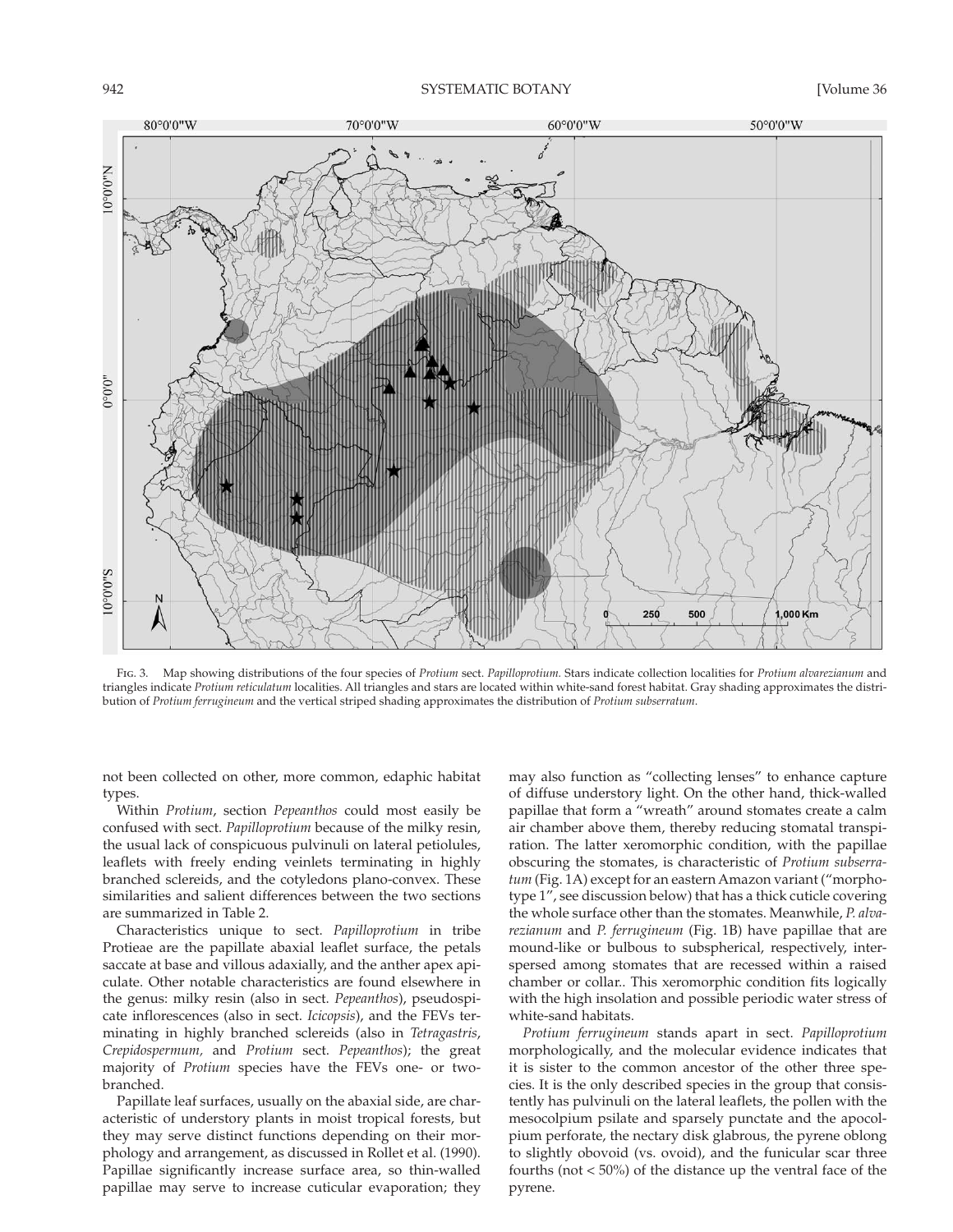

 Fig. 4. *Protium alvarezianum* Daly & P. Fine. A. Fruiting branchlet, with inset showing detail of margin with tooth. B. Flowering branchlet, showing short subterminal inflorescences. C. Staminate flower, at right with calyx lobes and two petals removed. D. Longisection of staminate flower with perianth removed, showing pubescent nectary disk and pistillode with reduced locules and ovules; inset above showing antepetalous anther in lateral and ventral views. E. Pistillate flower, at right with calyx lobes and two petals removed. F. Longisection of pistillate flower with perianth removed, showing pubescent pistil with long style. G. Detail of infructescence, showing persistent bracteole bases. H. Pyrene in lateral and ventral views, showing funicular scar less than halfway to apex. A from *Vásquez & Soto 11891* (NY), B-D from *Daly & Acevedo 5116* (NY), E-F from *Boom & Weitzman 5381* (NY), G-H from *Cid Ferreira 9336* (NY).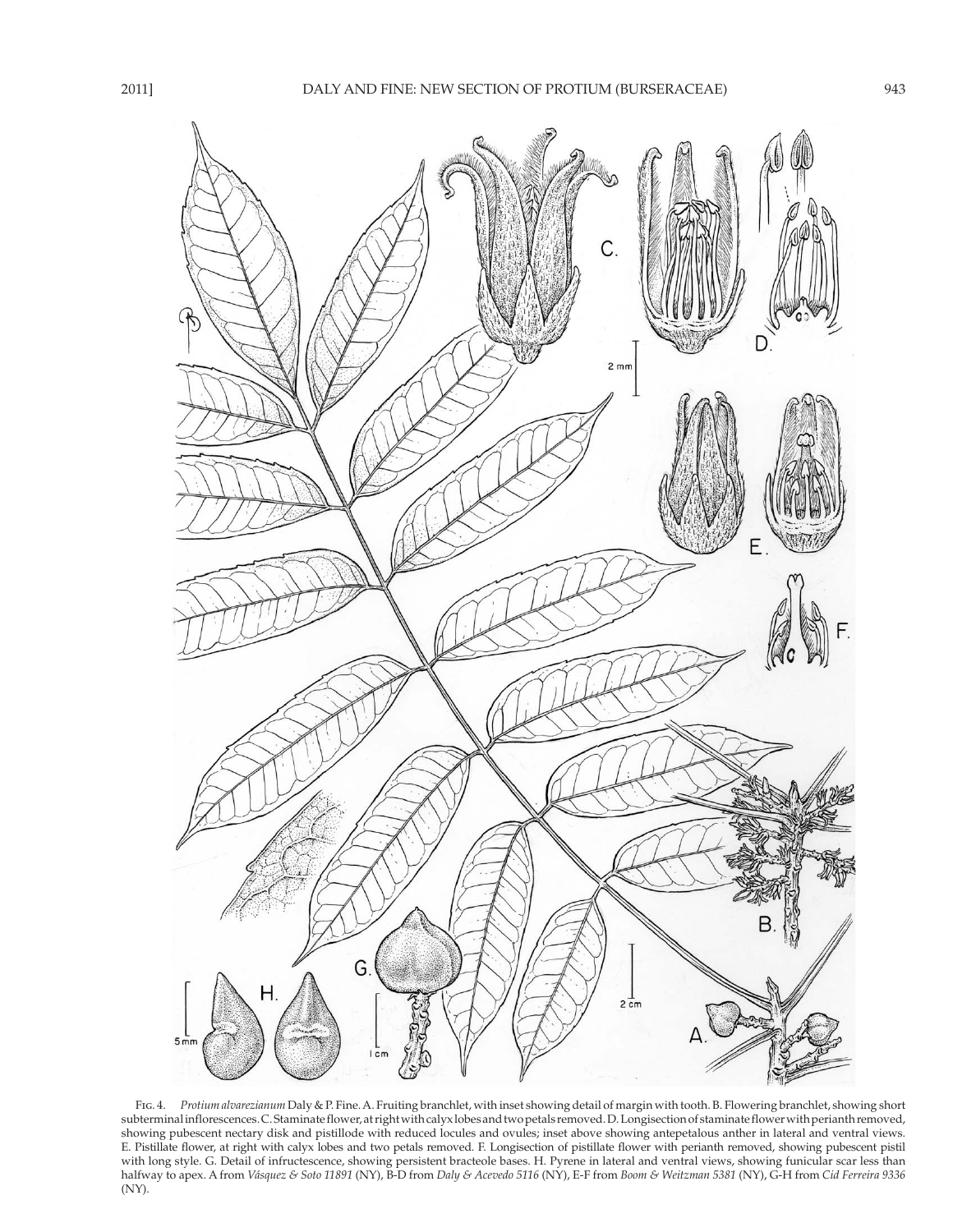#### Table 2. Salient characters linking and separating sect. *Papilloprotium* and sect. *Pepeanthos.*

| Character                     | sect. Papilloprotium                               | sect. Pepeanthos                               |
|-------------------------------|----------------------------------------------------|------------------------------------------------|
| Resin                         | milky                                              | milky                                          |
| Snail-shaped glands           | absent                                             | present                                        |
| Lateral pulvinuli             | absent or present                                  | absent or inconspicuous                        |
| Leaflet margin                | (sub)serrate or entire                             | entire                                         |
| Leaflet abaxial surface       | papillate (most taxa)                              | not papillate                                  |
| FEVs (freely ending veinlets) | terminate in highly branched sclereids             | terminate in highly branched sclereids         |
| Inflorescences                | pseudospicate (flowers (sub)sessile)               | open-paniculate                                |
| Petal morphology              | narrowly subulate, saccate at base between K lobes | not saccate at base                            |
| Petal adaxial surface         | villous                                            | glabrous                                       |
| Petal orientation             | (sub)erect at anthesis                             | (sub)erect at anthesis                         |
| Stamen series                 | dimorphic (pentadynamous)                          | sometimes pentadynamous                        |
| Antesepalous stamens          | not reflexed                                       | often reflexed between petals at anthesis      |
| Anther apex                   | short-apiculate (extension of connective)          | not apiculate                                  |
| Pollen                        | polar outline angulaperturate                      | polar outline fossaperturate                   |
| Disk surface                  | usually pubescent                                  | glabrous or pubescent                          |
| Style                         | at least as long as ovary, unbranched              | shorter than ovary, with 5 short branches      |
| Stigma surface                | smooth                                             | caudiculate and spiculate                      |
| Pyrene funicular scar         | usually below halfway point on ventral surface     | well above halfway point                       |
| Pyrene thickness              | usually bony                                       | usually cartilaginous                          |
| Cotyledons                    | entire, plano-convex                               | entire, plano-convex                           |
| Germination                   | epigeal, cryptocotylar                             | epigeal, phanerocotylar                        |
| First eophylls                | opposite, 5-11-foliolate, serrate                  | opposite, simple, entire or distally serrulate |

# Key to the Species of *PROTIUM* Section *PAPILLOPROTIUM*

| 2. Lateral leaflets (broadly) elliptic to slightly (ob)lanceolate or slightly oblong-elliptic; antesepalous anthers often                  |                |
|--------------------------------------------------------------------------------------------------------------------------------------------|----------------|
| continuous with filaments (i.e. not sagittate); nectary disk glabrous; fruit apex acute or more often acuminate;                           |                |
| pyrene thinly cartilaginous to almost chartaceous, oblong to oblong-(ob)ovate in dorsiventral view, funicular scar and                     |                |
|                                                                                                                                            | P. ferrugineum |
| 2. Lateral leaflets (oblong-)ovate to (oblong-)lanceolate; all anthers dorsifixed and sagittate; nectary disk pubescent;                   |                |
| fruit apex retuse to slightly emarginate; pyrene bony, (broadly) ovate in dorsiventral view, funicular scar and                            |                |
|                                                                                                                                            | P. reticulatum |
| 1. Lateral petiolules 1-8 mm long, without a distal pulvinulus; leaflets entire or more often coarsely serrate or with at least a          |                |
|                                                                                                                                            |                |
| 3. Leaflets coriaceous or less often chartaceous, the margin coarsely (sub)serrate or less often entire; pistillate inflorescences and     |                |
| infructescences 3.5–14 cm long; calyx lobes 0.7–1 mm long (staminate) or 1–1.3 mm long (pistillate, also often persistent and              |                |
| measurable on fruits); fruit (0.6-)1.1-1.4 cm wide (to 1.8 cm wide when >1 pyrene), apex acute or acuminate, base truncate  P. subserratum |                |
| 3. Leaflets thinly chartaceous, the margin entire or with a few scattered teeth; pistillate inflorescences and infructescences             |                |
| 2–3 cm long (-4.5 cm with fruits); calvx lobes 2.2–2.6 mm (staminate) or 1.5–2 mm long (pistillate, also often persistent and              |                |
| measurable on fruits); fruit $0.8-1$ cm wide (to $1.4$ cm wide when $>1$ pyrene), apex narrowly and sharply short-acuminate,               |                |
| base cordate to truncate                                                                                                                   | P almarezianun |
|                                                                                                                                            |                |

**Protium alvarezianum** Daly & P. Fine, sp. nov.—TYPE: BRAZIL. Mun. São Paulo de Olivença, Estrada Bomfim, trail beyond road, ca. 6 km S of town center, 3°30'S, 68°57'W, 23 Nov 1986 (m fl), *D. C. Daly, R. P. Lima, & V. S. Pinho 4414* (holotype: INPA!; isotypes: AAU!, C!, CAS!, DUKE!, NY!, PORT!, TUR!, W!).

 Arbor 5–15 m usque altus in sylvis in arena alba Amazonia occidentalis ramuli graciles folioli parvi et chartacei margine (sub)integer ab affinibus his notulis differt: inflorescentia constanter brevis (3 cm usque, 4.5 usque in fructu) calyx longior bracteae inforescentiae tumidae base fructu persistens stamini et staminodii longiores fructus parvior basi cordata.

Sparsely branched tree  $5-15$  m  $\times$  4-15 cm DBH. Inner bark red; sapwood white, 2–3 mm thick; heartwood reddish, soft without. Resin usually sparse, white, gummy and very thick (reportedly clear on *Thomas 3178* , "light latex" on *Gentry & Stein 46997* ). Leaves 4–7-jugate, 30–54 cm long; petiole 7.3–15 cm long, interjuga 2.5–4.5 cm long, petiole and rachis with dense, straight, ascending to appressed, golden hairs to 0.5 mm long, also sparse to dense, fine, erect, golden hairs to 0.25 mm long; lateral petiolules 0.1–0.7 cm long, without pulvinuli, basal pair of leaflets  $5.6-10.8 \times 0.9-4.8$  cm, lanceolate to ovate or elliptic, other laterals  $6.2$ – $16 \times 2.2$ – $4.5$  cm, oblong-elliptic to slightly oblong-(ob-)lanceolate, terminal petiolule 1.2–2 cm long, terminal leaflet  $8-11 \times 2.9-4.3$  cm, leaflets thinly chartaceous, drying dark greenish brown, apex abruptly to gradually and narrowly long-acuminate, the acumen (0.3) 0.7–2 cm long, base asymmetric, basiscopic side acute, acroscopic side truncate to obtuse, sometimes decurrent, margin entire or often some leaflets with a few scattered teeth, especially on the acumen; on abaxial surface the midvein prominent, the secondaries prominent to prominulous, the higher-order veins prominulous to flat, subglabrous or toward base provided with sparse to scattered, ascending to flexuous hairs to 0.5 mm long (sometimes all along midvein); on adaxial surface the midvein narrowly prominulous, the secondaries and higher-order veins narrowly prominulous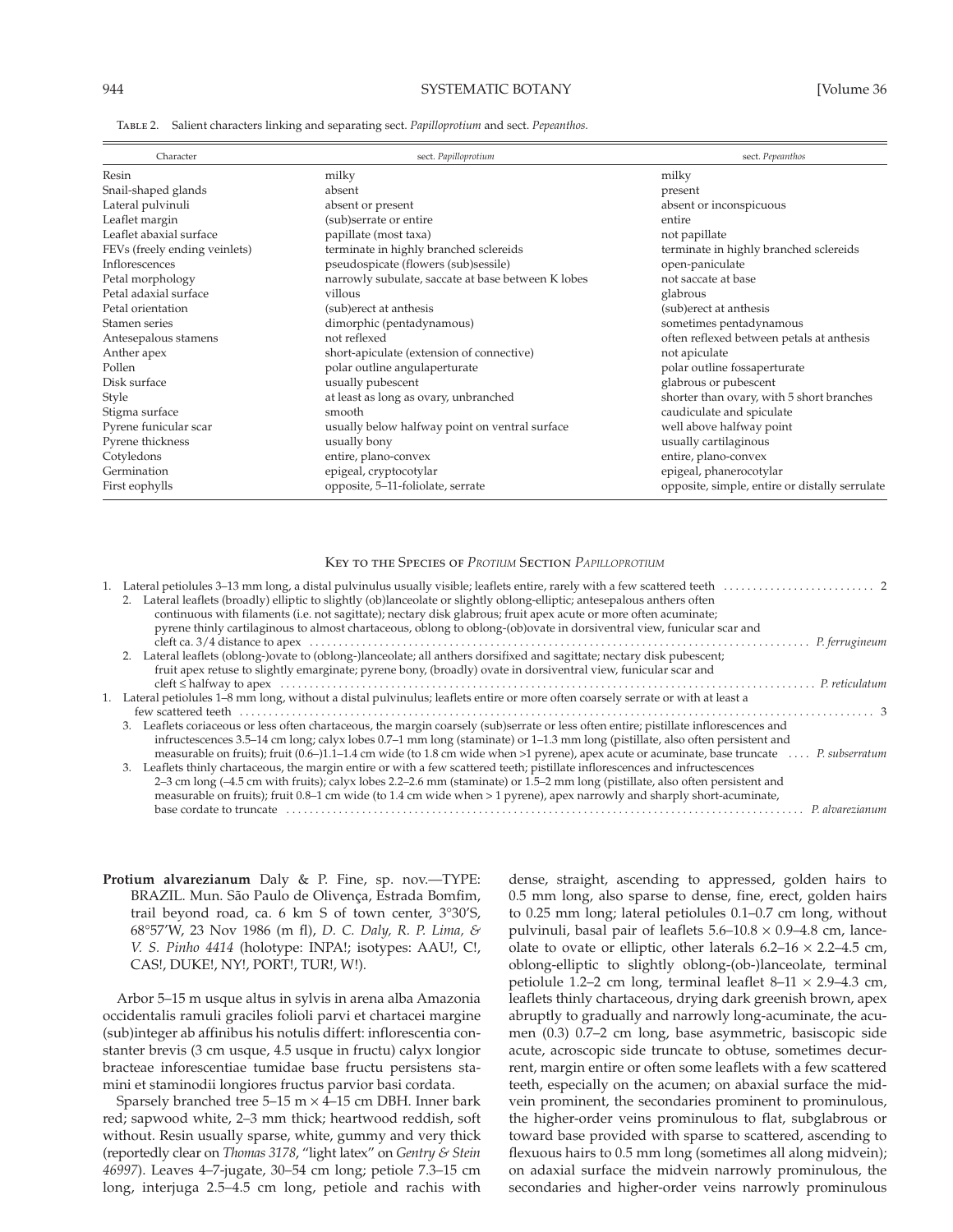Loreto, Peru. This is clearly a white-sand specialist, growing in sandy ultisols or podzols. It has been recorded from two similar vegetation types in Brazil and Peru (Fig. 3): 1. chamisal / low campinarana / low bana — Dense poles, few exceeding 4–5 m, in soil with ca. 20 cm of litter/humus overlying ca. 30 cm of impermeable concretion overlying sand (e.g. Peru, *Daly & Acevedo 5116, 5118* ). 2. varillal / Amazonian caatinga / campinarana or campina forest / tall bana, in white-sand on undulating terrain, the canopy discontinuous with occasional trees to 15 m tall, layer of litter and humus 10–30 cm deep (Peru, *Dávila et al. 1171* ), or in caatinga alta, the canopy ca. 15 m tall and few emergents to 35 m (Brazil, *Cid Ferreira 9336, Daly et al. 4414* ).

 This species has been collected flowering Nov-Apr, and fruiting Feb-Jul (Oct).

 *Additional Specimens Examined—* VENEZUELA. Amazonas: Depto. Río Negro, Neblina Base Camp, Río Mawarinuma, 00°50'N, 66°10'W, 140 m, 27 Jan 1985 (f fl), *Boom & Weitzman 5381* (AAU, AMAZ, MO, NY), 23 Feb 1985 (immat. fr), *Boom & Weitzman 5948* (AAU, COL, MICH, MO, NY, US, W), 4–5 Jul 1984 (fr), *Davidse & Miller 26997* (NY), 22 Apr 1984 (immat. fr), *Gentry & Stein 46874* (NY), 27 Apr 1984 (immat. fr), *Gentry & Stein 46997* (NY), 20 Mar 1984 (immat. fr), *Liesner 16846* (NY); S side of Río Mawarinuma (= Río Baria), 00°49′50″N, 66°09′40″W, 23 Feb 1985 (immat. fr), *Nee 31066* (NY, 2 sheets), near base camp, 00°50'N, 66°10'W, 23 Apr 1984 (immat. fr), *Thomas 3178* (NY).

 PERU. Loreto: Prov. Requena, Dtto. Sapuena, Centro de Investigaciones Jenaro Herrera, ca. 5 km E of Río Ucayali, 4°55'S, 73°45'W, 21 Apr 1987 (m fl), *Daly & Acevedo 5116* (NY), 21 Apr 1987 (immat. fr), *Daly & Acevedo 5118* (NY); Prov. Requena, Dtto. Curinga, near Ungurahuillo, Río Blanco, 5°51'S, 73°46'W, 1 Nov 2004 (fl), *Dávila et al. 1171* (NY); Prov. Datem de Marañon, Dtto. San Lorenzo, near community of Tierra Blanca, Río Morona, 4°16'S, 77°14'W, 24 Apr 2002 (seedling), *Fine et al.* 823 (NY), 24 Apr 2002 (fr), *Fine et al. 832* (UC), 24 Apr 2002 (juvenile), *Fine et al* . *844* (AMAZ, MO, NY, UC), 5 Dec 2006 (fr), *Mesones 1312* (NY, UC), 5 Dec 2006 (fl), *Mesones 1316* (NY, UC); Jenaro Herrera, 4°55'S, 73°45'W, 130 m, 13 Mar 1989 (immat. fr), *Vásquez & Soto 11891* (NY).

 BRAZIL. Amazonas: Rio Negro, right bank, 4 Jul 1976 (immat. fr), *L. Coêlho 551* (INPA); Mun. Santa Izabel do Rio Negro, 7 km behind town of Sta. Izabel, near old airport, 0°22'S, 64°59'W, 10 Oct 1987 (immat fr), *Cid Ferreira 9336* (NY); subbase Proj. RADAM Ponto 02-A, 1 Jun 1976 (fr), *Marinho 370* (IAN); Rio Japurá, 0°05'S, 67°11'W, 18 Apr 1975 (immat. fr), *Nascimento et al. 155* (IAN, MG, 2 sheets).

 In comparison to other species in sect. *Papilloprotium, P. alvarezianum* is distinctive because of its slender branchlets; the leaflets are small and thinly chartaceous, with (sub)entire margin; the pistillate inflorescences are consistently short (to 3 cm long, 4.5 cm with fruits); the calyx is longer; the inflorescence bracts are swollen and at least the base persists in fruit; the stamens and staminodes are longer; and the fruits are smaller with a cordate or less often truncate base.

PROTIUM FERRUGINEUM (Engl.) Engl. in DC., Monogr. phan. 4: 79. 1883. *Icicopsis ferruginea* Engl. in Mart., Fl. bras. 12(2): 258. 1874. *Tingulonga ferruginea* (Engl.) Kuntze, Rev. Gen. Pl. 1: 108. 1891. *Paraprotium ferrugineum* (Engl.) Cuatrec., Webbia 12(2): 411. 1957.—TYPE: VENEZUELA. Amazonas: Río Negro, near San Carlos, May 1854 (fr), Spruce 3494 (lectotype, designated by Swart 1942: 388, P!; isotypes: BM!, BR!, C!, G!, K!, LE, NY!, W!).

 *Distribution and Ecology—Protium ferrugineum* is widespread in Amazonia north of the Rio Amazonas, with a trans-Andean disjunction in Valle, Colombia and an apparent disjunction to the south in Humaitá, Amazonas, Brazil. It is also versatile ecologically, reported from tall moist forest in clay or sandy clay or white-sand soil; high caatinga, forest seasonally flooded by black-water rivers; and dwarf forest in quartzite deposits. The species occurs in two distinct habitats in the Ducke Reserve outside of Manaus, Brazil: baixio or

apices, robust, staminate ones to 9 cm long, pistillate inflorescences and infructescences 2–3 cm long (–4.5 cm with fruits), pseudospicate; axes with dense, appressed to ascending, golden hairs to 0.3 mm long; bracts on primary axes 1.5– 2 mm long, subulate to lanceolate, fleshy and persistent, bracteoles 0.5–1.3 mm long, very broadly ovate and sharply acuminate, the base semiclasping and swollen. Flowers congested along axes, calyx  $2.5-3 \times 2.8-3.6$  mm overall, taller than the nectary disk, with dense to sparse hairs as on axes; in staminate flowers the lobes 2.2–2.6 mm long, (narrowly) triangular and slightly acuminate; petals  $4.8-6 \times 1.3-1.4$  mm, green without, subulate, distally spreading to reflexed, with an inflexed apiculum 0.35–0.5 mm long, slightly saccate at base, abaxial surface with pubescence as on calyx (rarely scattered), adaxial surface with dense, ascending to flexuous, white hairs to 0.8 mm long; antesepalous stamens 3.6–4 mm long with lanceolate anthers 0.6–0.75 mm long, the antepetalous ones 2.8– 3.6 mm long with ovate anthers 0.4–0.5 mm long, filaments slightly compressed; nectary disk 0.3–0.5 mm tall and 0.2– 0.5 mm thick, with dense, ascending hairs to 0.3 mm long; pistillode  $0.35 \text{ long} \times 0.5 \text{ mm}$  wide, slightly taller than nectary disk, depressed-ovoid, with dense, ascending hairs to 0.4 mm long, provided with reduced locules and ovules, the style 0.2– 0.35 mm long; pistillate flowers with calyx lobes 1.5–2 mm long; petals  $4.4-5.5 \times 1.4-1.85$  mm, suberect at anthesis; antesepalous staminodes 2.2–2.8 mm long with lanceolate anthers 0.4–0.6 mm long, the antepetalous ones 1.4–1.85 mm long with ovate anthers 0.4–0.45 mm long; nectary disk 0.2– 0.4 mm tall and 0.3–0.4 mm thick; pistil  $3.2 \times 1.2$ –1.4 mm, with dense, ascending hairs to 0.4 mm long, ovary ovoid, style 1.6 mm long, the stigmas 0.4 mm tall, laterally depressedglobose. Fruit maturing dark red,  $1.4-1.6 \times 0.8-1$  cm (to 1.4 cm wide when > 1 pyrene), obliquely ovoid, the apex narrowly and sharply short-acuminate, the base cordate to truncate, not stipitate, surface with sparse to scattered, flexuous hairs to 0.5 (–0.6) mm long, sometimes these persisting only at base and apex; on dehiscence the valves pink within; pseudaril white; pyrene  $1.05-1.2 \times 0.6-0.8$  cm, in dorsiventral view ovate with acute to slightly acuminate apex and rounded base, in lateral view ovate with a shallow cleft slightly less than halfway to the apex corresponding to the funicular scar, the scar laterally oblong and covering ca. 20% of the anterior face, the surface glabrous and smooth. Cotyledons unknown, on seedlings the first eophylls 11-foliolate (Fine et al. 823, NY). Figure 4.  *Common Names, Uses, Etymology—* Brazil: "lacre" ( *Daly* 

to flat, surface glabrous. Inflorescences conferted at branchlet

*et al. 5116* ); Peru: "copal" ( *Vásquez & Soto 11891* ). It should be noted that these names are by no means species-specific; rather the Brazilian name is applied to various taxa having a milky resin, and the Peruvian name is applied to most Amazonian Burseraceae. No uses reported. The specific epithet acknowledges José Álvarez Alonso, conservation biologist, ornithologist, journalist, discoverer of and champion for white-sand forests in the Peruvian Amazon. He was the driving force behind the creation of the first reserve in Peru that protects white-sand forests, the Reserva Nacional Allpahuayo-Mishana.

 *Distribution and Ecology—* The known distribution of the new species consists of four apparent disjunctions: (1) the upper Río Negro basin, in southern Amazonas department in Venezuela and contiguous Amazonas, Brazil; (2) the Japurá basin in NW Brazil; (3) the middle Ucayali basin in Loreto, Peru; and 4) the Morona basin north of the Marañon River in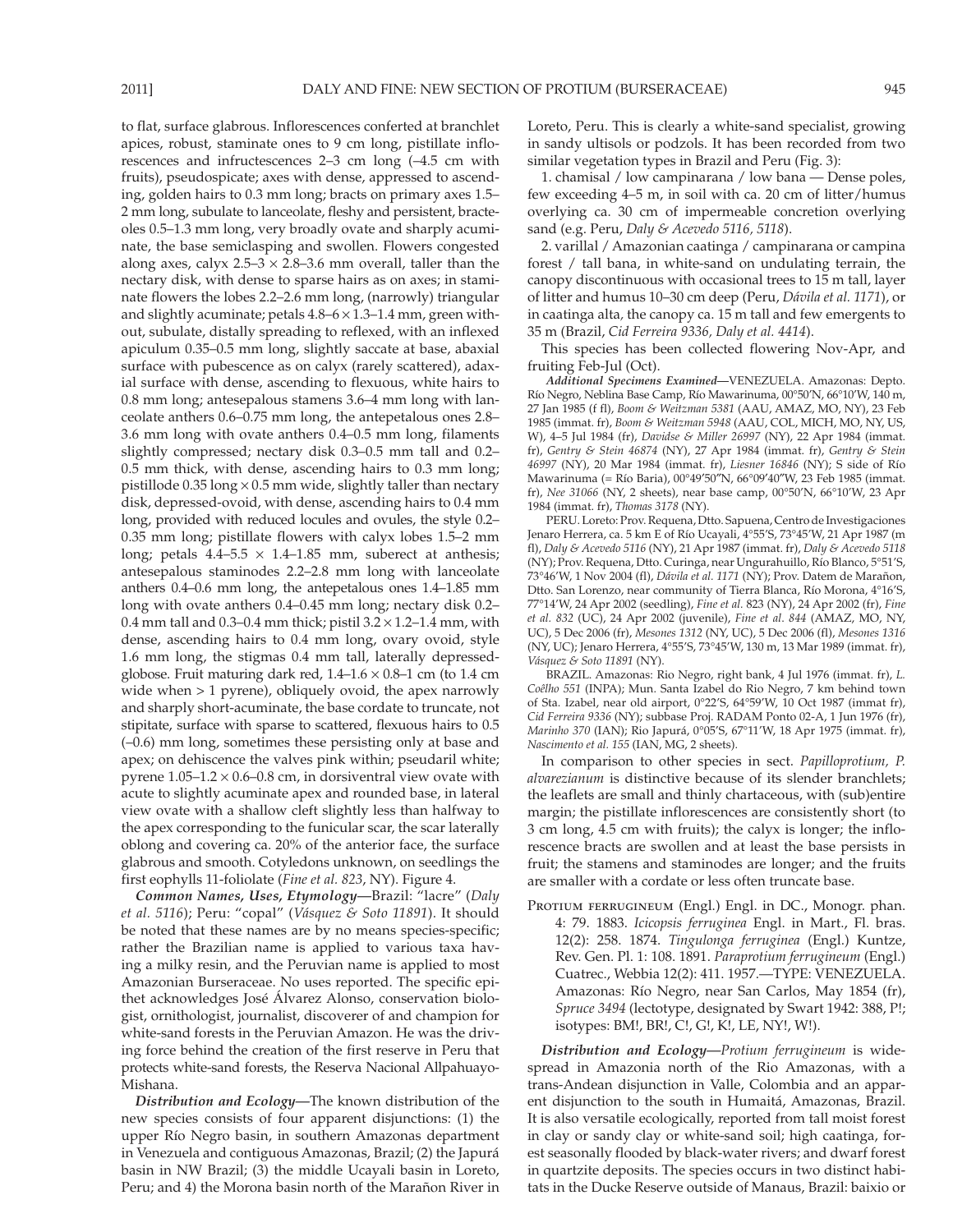forest on low-lying terrain in sandy soil with poor drainage, and vertente or well-drained slope forest in clay soil. In Peru, *P. ferrugineum* is not associated with low-canopy white-sand forest, although there are a few collections of juvenile individuals from high canopy white-sand forest (Fine et al. 2005).

PROTIUM RETICULATUM (Engl.) Engl. in DC., Monogr. phan. 4: 79. 1883. *Icicopsis reticulata* Engl. in Mart., Fl. bras. 12(2): 258, t. 51. 1874.—TYPE: VENEZUELA. Amazonas: Río Negro, near San Carlos, Apr 1854 (fr), *Spruce 3476* (lectotype, designated by Swart 1942: 389, P!; isotypes: BM!, BR!, G!, K!, LE, NY!, W!).

 *Distribution and Ecology—* This species has the most restricted distribution of the section, to date known only from the upper Río Negro basin in Venezuela and Brazil, but expected in contiguous Colombia. It is usually a small tree, 4–16(–25) m  $\times$  5–30 cm DBH, reported explicitly from bana (= campina) vegetation and descriptively from low forests on poorly drained soils overlain by white sand, with one report from caatinga pedregosa or rocky caatinga at Tunuí on the Rio Uaupés; this is likely an analogous formation with granitic outcrops.

PROTIUM SUBSERRATUM (Engl.) Engl. in DC., Monogr. phan. 4: 89. 1883. *Icicopsis subserrata* Engl. in Mart., Fl. bras. 12(2): 259. 1874. *Tingulonga subserrata* (Engl.) Kuntze, Rev. Gen. Pl. 1: 108. 1891.—TYPE. BRAZIL. Amazonas: Rio Uaupés, near Panuré, Oct. 1852 (f fl and young fr), *Spruce 2620* (lectotype, designated by Swart 1942: 387, P!; isotypes: BM!, BR!, C!, G!, GH!, K!, LE, MO!, NY!, W!).

 *Distribution and Ecology—* This is by far the most broadly distributed species of the section, widespread in Amazonia, extending into Guyana and French Guiana, and disjunct in Antioquia, Colombia. In Amazonia the species is known from Brazil (Acre, Amapá, Amazônas, Maranhão, Pará, Rondônia), Colombia (Amazonas), Ecuador (Napo, Santiago-Zamora), Peru (Loreto), and Venezuela (Amazonas). It occurs in a range of habitats like that of *P. ferrugineum.*

*Protium subserratum* shows pronounced geographic variation, but thus far the species is considered to be a widespread and variable taxon. Any future assessment of the infraspecific taxonomy must take into consideration the variation that can be observed even within a single collection. For example, on the several duplicates of *Krukoff 7063* (seen at BM, GH, K, NY), collected in the Rio Madeira basin, the leaflet size varies

greatly from one specimen to another and the leaflet margin ranges from markedly serrate to completely entire. The morphological variants (morphotypes) of *P. subserratum* and their geographic distributions are presented in Table 3 and their putative relationships are shown in Fig. 5.

## **RESULTS**

 The Bayesian posterior probabilities were mapped onto a majority rule consensus of all 7,500 post burn-in trees (Fig. 5). The topology of this consensus tree for the ingroup (sect. *Papilloprotium*) exactly matched the best tree produced by maximum likelihood (RAxML). Both the Bayesian and maximum likelihood analyses suggest strong support (1.00 posterior probability, 100% bootstrap) for the monophyly of sect. *Papilloprotium*. Trees have been submitted to TreeBASE (study number S11442). *Protium ferrugineum*, the most divergent of the four taxa within sect. *Papilloprotium,* is sister to the other three species. The two taxa restricted to low-canopy white-sand forests, *P. reticulatum* and the new *P. alvarezianum*, are sister to each other, and their common ancestor is sister to *P. subserratum* . Within *P. subserratum* , Peruvian Amazonian specimens are sister to the clade that is composed of the eastern specimens collected in French Guiana and Guyana, showing some amount of phylogeographic structure among populations across the continent. However, individuals from "morphotype 1" are nested within a grouping that includes individuals categorized as "morphotype 2" and "morphotype 3." Therefore, these three morphotypes do not form monophyletic clades, consistent with the hypothesis that they do not warrant taxonomic status without more comprehensive sampling.

# **DISCUSSION**

 Infrafamilial classification of the Burseraceae is approaching resolution (e.g. Thulin et al. 2008), although some groupings of genera based on molecular phylogenies obtained to date are difficult to justify on morphological grounds (Daly et al. 2011 ). Tribe Protieae ( *Protium* , *Tetragastris* , *Crepidospermum* ; e.g. Daly 1989) has survived intact despite rather drastic realignments in the rest of the family (e.g. Weeks et al. 2005), but it is clear that final resolution of generic limits in Protieae will require accessing DNA material of several as yet unsampled lineages. Still, it is remarkable that a number of

Table 3. Morphological variants of *Protium subserratum* and their geographic distributions.

| Character                       | morphotype 1                                   | morphotype 2                                                    | morphotype 3                             | morphotype 4                     |
|---------------------------------|------------------------------------------------|-----------------------------------------------------------------|------------------------------------------|----------------------------------|
| Leaflet texture                 | chartaceous                                    | coriaceous                                                      | coriaceous                               | markedly coriaceous              |
| Leaflet margin                  | entire                                         | teeth usually present                                           | entire                                   | entire                           |
| Abaxial tertiaries              | impressed                                      | raised                                                          | raised                                   | raised                           |
| Abaxial color                   | (greenish) brown                               | usually brown                                                   | usually whitish, less<br>often reddish   | reddish                          |
| Adaxial surface                 | often glossy                                   | dull                                                            | dull                                     | dull                             |
| Inflorescence<br>secondary axes | often well-developed                           | sometimes well-developed                                        | poorly-developed                         | well-developed                   |
| Fruit apex                      | acuminate                                      | acuminate                                                       | acute to acuminate                       | rounded or rounded-acuminate     |
| Distribution                    | Brazil: Amapá, Maranhão,<br>N Pará (except Rio | Brazil: Acre, Amazônas (most),<br>Rondônia; Colombia: Antioquia | Brazil: N Amazonas<br>Colombia: Amazonas | Colombia: Amazonas, Caquetá      |
|                                 | Trombetas)                                     | Ecuador: Napo, Santiago-                                        | Peru: Loreto, Ucayali                    |                                  |
|                                 | French Guiana                                  | Zamora<br>Guyana<br>Peru: Maynas, San Martín                    | Venezuela: Amazonas                      |                                  |
| Voucher                         | Daly et al. 3764 (MG, NY)                      | Palacios et al. 999 (MO, NY)                                    | Clark 6672 (MO, NY)                      | Restrepo & Matapi 365 (COAH, NY) |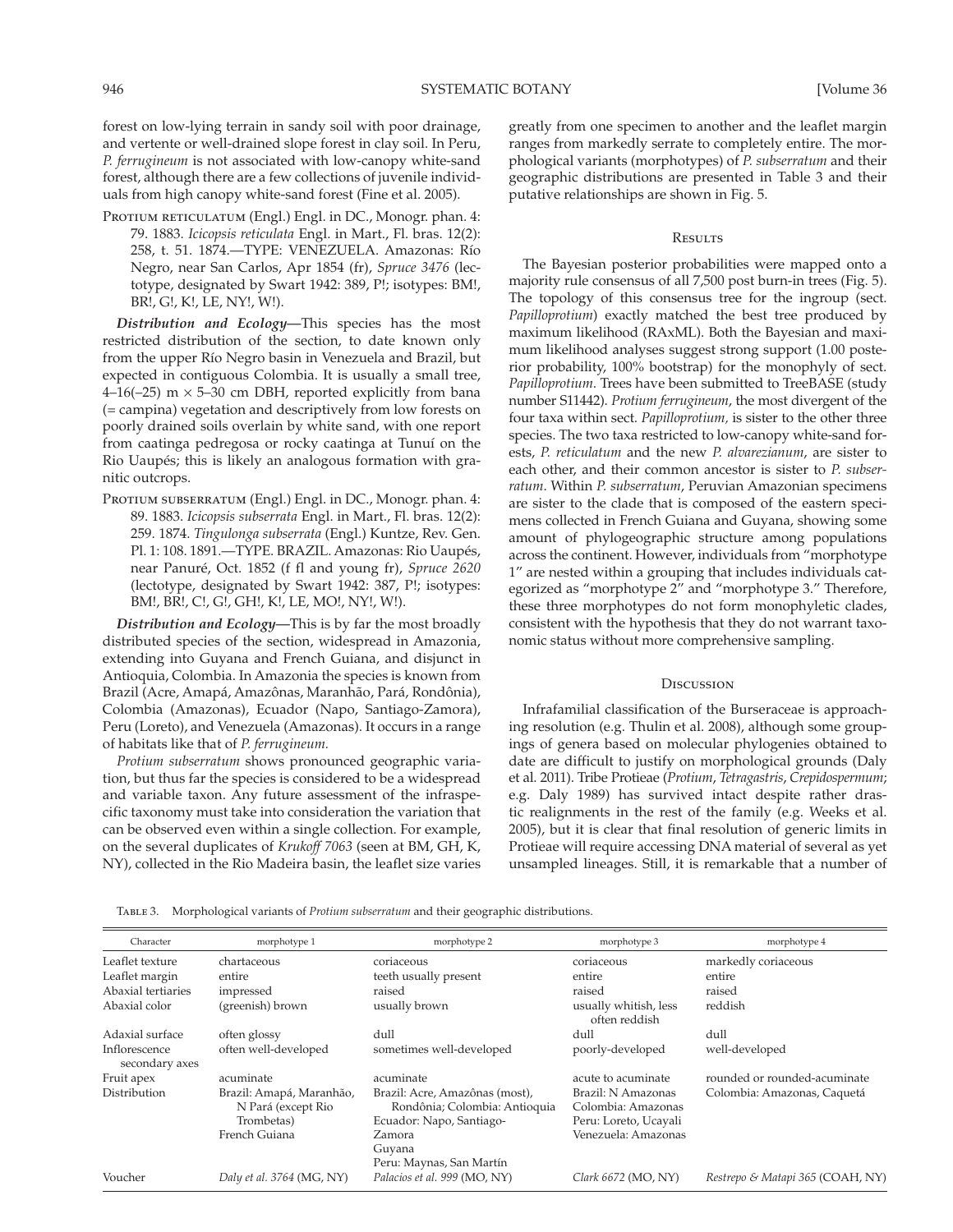

 Fig. 5. Phylogeny of *Protium* sect. *Papilloprotium* based on two chloroplast and three nuclear genes. Numbers at nodes correspond to Bayesian posterior probabilities/RAxML bootstrap support. RAxML topology of outgroups was slightly different than the Bayesian tree, so only Bayesian posterior probabilities are listed for the outgroup relationships. Scale bar represents number of substitutions per site. Taxa from white-sand forest habitat are indicated by "ws" inside the shaded circles. JH = Jenaro Herrera, RB = Río Blanco, Nanay = Nanay River basin. See Appendix 1 for more detailed locality information.

groups within *Protium* proposed as "natural" based on morphological evidence have been well-supported in molecular phylogenies (Fine et al. 2005); these include the neotropical sections *Icicopsis* (Daly 1989), *Sarcoprotium* (Daly 1992), and *Pepeanthos* (Daly 2007), plus African *Marignia*, and Asian *Protium* (Harley and Daly 1996), and now *Papilloprotium*.

*Tetragastris* and *Crepidospermum* are supported as distinct clades, although current evidence indicates they are nested within *Protium* (Fine et al. 2005; see Fig. 5). Characters almost unique to *Tetragastris* in Protieae include petals fused at least half their length and the anther base entire (not sagittate) in staminate flowers; the lack of lateral pulvinuli is unusual but not unique. The only character state unique to *Crepidospermum* in the tribe is the total lack of pulvinuli; characteristics rare elsewhere in the tribe include the presence of snail-shaped glands on most surfaces, flowers sometimes haplostemonous, and the cotyledons plano-convex and U- or J-shaped. Further analysis will be required to determine if these two genera should be subsumed within a more broadly defined *Protium* , perhaps as distinct sections.

 Edaphic specialization has been implicated as a major contributor to the Neotropical flora (Gentry 1989). Fine et al. (2005) found that a great majority of Protieae in the Peruvian Amazon were restricted to a subset of edaphic habitats available in the region. Two of the four species in section *Papilloprotium* , *P. alvarezianum* and *P. reticulatum,* are restricted

to rare, physiologically stressful, white-sand habitats on sites that are extremely nutrient-poor and often poorly drained due to a perched water table. Moreover, these are commonly small habitat islands often separated from similar habitats by hundreds (sometimes many hundreds) of kilometers.

 The phylogenetic results, which indicate that *P. alvarezianum* and *P. reticulatum* are closest relatives, suggest that in the past the common ancestors became separated geographically, likely somewhere close to the vertex of Venezuela, Brazil, and Colombia in the upper Río Negro basin (Fig. 3). *Protium reticulatum* is found only in this area, while *P. alvarezianum* has a distribution ranging into Brazil and into Peru as far west as the Río Morona, but always in white-sand forests. Possible vicariant fragmentation of white-sand habitats in the last several million years in the western Amazon (Frasier et al. 2008) may have separated ancestors of *P. alvarezianum* and *P. reticulatum*, leading to an instance of allopatric speciation between white-sand islands. An alternative to this latter scenario is a long-distance dispersal event by ancestors of *P. alvarezianum* to white-sand forests to the west, initiating the speciation process that split this lineage within section *Papilloprotium* .

 The other two species, *P. ferrugineum* and *P. subserratum* , have been collected in a variety of edaphic habitat types. As noted above, *P. subserratum* includes four main morphotypes, one of which is found only in white-sand forests. Interestingly, the phylogenetic results indicate that this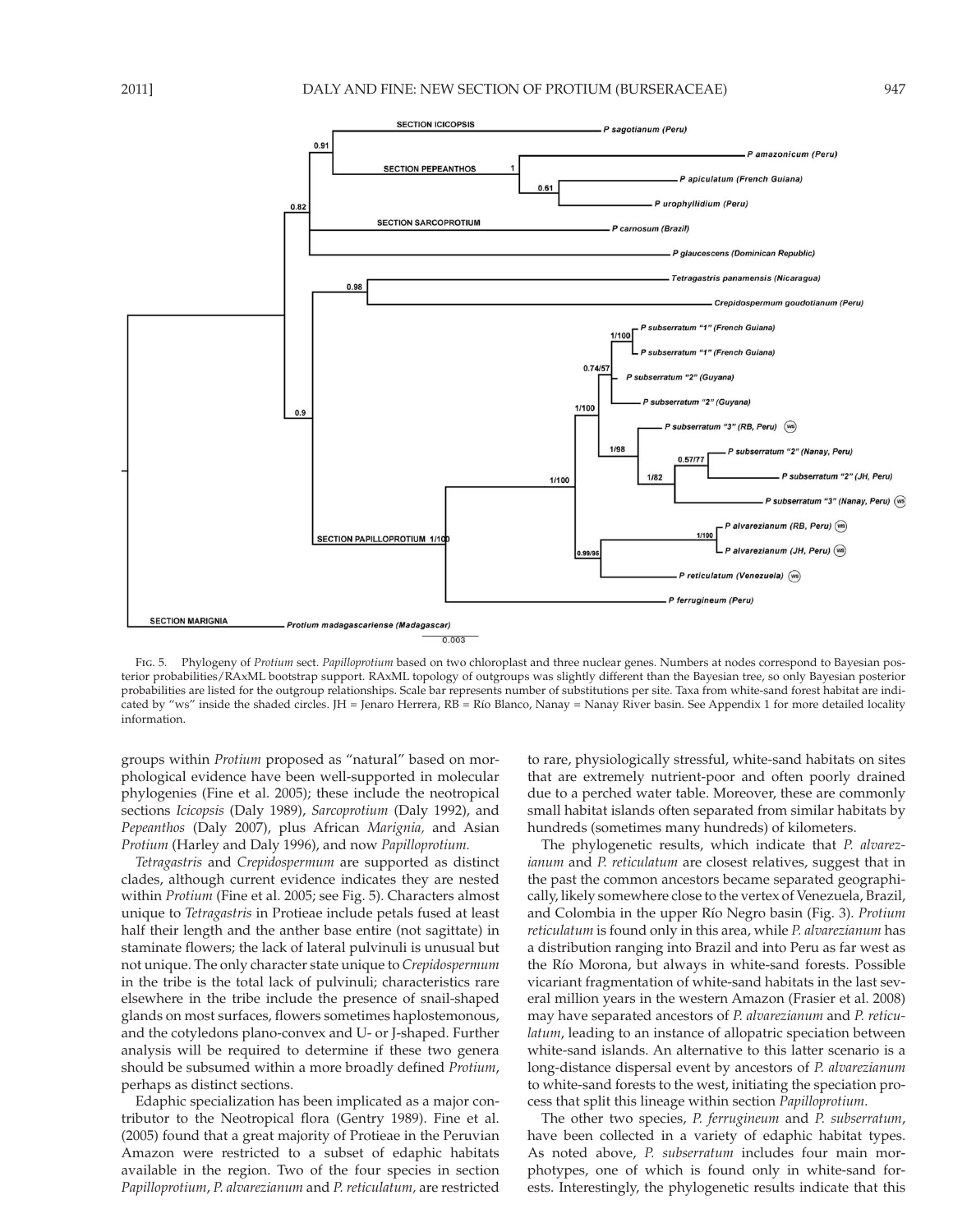white-sand morphotype does not derive from the most basal nodes within the taxon, but instead appears to be derived from common ancestors that likely inhabited clay or brown-sand forests. Additional sampling is needed to further investigate the role of edaphic heterogeneity in driving morphological evolution within this species.

 It is striking that colonization of white-sand forests has occurred at least twice in this small clade of four species: once in the common ancestor of *P. alvarezianum* and *P. reticu*latum, and again within *P. subserratum*. It is interesting to note that *P. ferrugineum* is only rarely found in white-sand forests, being much more common in clay or brown sand soils, even though it is sister to the other three species of the section. This suggests that colonization of white-sand forests has been a recent phenomenon for this section relative to the long history of the Protieae in the Amazon basin. This is curious, given the ancient presence of white sands in the region (Räsänen et al. 1987; Hoorn 1993; Hoorn 1994; Huber 1995; Struwe et al. 1997). Phylogenetic studies of other Amazonian angiosperm clades that include white-sand specialists have found the reverse pattern, with white-sand specialists appearing at a basal position within a clade and therefore likely representing the most ancient species, as in *Potalia* (Gentianaceae; Frasier et al. 2008).

 The phylogenetic results suggest that diversification within this part of tribe Protieae has been promoted in two ways: vicariance or long-distance dispersal, and habitat shifts. First, the likely fragmentation of white-sand habitats in the last several million years in the western Amazon would have increased the chances for allopatric speciation to occur between whitesand islands, sundering *P. reticulatum* from *P. alvarezianum.* Second, coupled with the tribe's remarkable tolerance of a variety of different substrates is a proclivity for subsequent edaphic specialization, as it appears has happened two times just in this small group of four species, notably within *P. subserratum* . Such examples highlight the importance of the edaphic heterogeneity of the Amazon in the diversification processes of its extraordinarily diverse flora.

ACKNOWLEDGMENTS. We thank Bobbi Angell for an insightful, accurate, and artistic illustration. Alejandra Vasco prepared and photographed the cleared leaflets for publication, as well as the SEM images of the papillae. Madeline Harley generously re-visited her analysis of the pollen of the group and provided micrographs. We thank Italo Mesones, Nállarett Dávila, Julio Sánchez, Fabio Reátegui, and Cocusho for field assistance; and Krista Beckley, Hillary Cooper, Diego Pignataro, Sarah Duffy, Katie Gibney, Felipe Zapata, and Tracy Misiewicz for lab assistance. This research was supported by National Science Foundation grants DEB-0918600 (Daly and Fine) and OISE-0402061 (Fine).

#### Literature Cited

- Anderson, A. B. 1981. White-sand vegetation of Brazilian Amazonia. Biotropica 13: 199-210.
- Baldwin, B. G. and S. Markos . 1998 . Phylogenetic utility of the external transcribed spacer (ETS) of 18S-26S rDNA: congruence of ETS and ITS trees of *Calycadenia* (Compositae) . *Molecular Phylogenetics and Evolution* 10: 449-463.
- Campbell, D. G., J. L. Stone, and A. Rosas Jr. 1992. A comparison of the phytosociology and dynamics of three floodplain ( *várzea* ) forests of known ages, Rio Juruá, western Brazilian Amazon . *Botanical Journal*  of the Linnean Society 108: 213-237.
- Clayton, J. W., E. S. Fernando, P. S. Soltis, and D. E. Soltis. 2007. Molecular phylogeny of the tree-of-heaven family (Simaroubaceae) based on chloroplast and nuclear markers . *International Journal of Plant Sciences* 168: 1325-1339.
- Daly, D. C. 1989. Studies in Neotropical Burseraceae II. Generic limits in Neotropical Protieae and Canarieae. *Brittonia* 41: 17-27.
- Daly, D. C. 1992. New taxa and combinations in *Protium* Burm. f. Studies in Neotropical Burseraceae VI. Brittonia 44: 280-299.
- Daly, D. C. 2007. A new section of *Protium* Burm. f. from the Neotropics. Studies in Neotropical Burseraceae XIV. Brittonia 59: 1-24.
- Daly, D. C., M. C. Martínez-Habibe, A. Weeks, and M. M. Harley. 2011. Burseraceae . Pp. 76 – 104 in *The families and genera of vascular plants* , ed. K. Kubitzki. New York: Springer-Verlag.
- Farris, J. S., M. Källersjö, A. G. Kluge, and C. Bult. 1995. Testing significance of incongruence. *Cladistics* 10: 315-319.
- Fine, P. V. A., D. C. Daly, F. G. Villa M., I. Mesones A., and K. M. Cameron. 2005 . The contribution of edaphic heterogeneity to the evolution and diversity of Burseraceae trees in the Western Amazon . *Evolution* 29: 1464-1478.
- Fine, P. V. A., F. Zapata, D. C. Daly, T. M. Misiewicz, I. Mesones, H. F. Cooper, and C. E. A. Barbosa. In press. The importance of environmental heterogeneity and spatial distance in generating phylogeographic structure in edaphic specialist and generalist species of *Protium* (Burseraceae) across the Amazon basin . *Journal of Biogeography* .
- Fine, P. V. A., R. García-Villacorta, N. C. A. Pitman, I. Mesones, and S. W. Kembel. 2010. A floristic study of the white-sand forests of Peru. Annals of the Missouri Botanical Garden 97: 283-305.
- Foster, R. B. 1990. The floristic composition of the Río Manu floodplain forest . Pp. 99 – 111 in *Four Neotropical rainforests* , ed. A. H. Gentry . New Haven: Yale University Press.
- Frasier, C. L., V. A. Albert, and L. Struwe. 2008. Amazonian lowland, white sand areas as ancestral regions for South American biodiversity: biogeographic and phylogenetic patterns in *Potalia* (Angiospermae: Gentianaceae). *Organisms, Diversity & Evolution 8*: 44-57
- Gentry, A. H. 1989. Speciation in tropical forests. Pp. 113-134 in *Tropical forests: botanical dynamics, speciation, and diversity* , eds. L. Holm-Nielsen and H. Balslev. London: Academic Press.
- Guillaumet, J.-L. 1987. Some structural and floristic aspects of the forest. *Experientia* 43: 241-251.
- Harley, M. M. and D. C. Daly . 1996 . Burseraceae-Protieae . *World Pollen and Spore Flora* 20: 1–44.
- Hoorn, C. 1993. Marine incursions and the influence of Andean tectonics on the Miocene depositional history of northwestern Amazonia: results of a palynostratigraphic study . *Palaeogeography, Palaeoclimatology, Palaeoecology* 105: 267 – 309 .
- Hoorn, C. 1994. An environmental reconstruction of the palaeo-Amazon river system (Middle-Late Miocene, NW Amazonia) . *Palaeogeography, Palaeoclimatology, Palaeoecology* 112: 187 – 238 .
- Huber, O. 1995. Geographical and physical features. Pp.1-61 in *Flora* of the Venezuelan Guayana vol. 1, eds. P. E. Berry, B. K. Holst, and K. Yatskievych. St. Louis and Portland: Missouri Botanical Garden Press and Timber Press .
- Huelsenbeck, J. and F. R. Ronquist . 2001 . MRBAYES: bayesian inference of phylogenetic trees. *Bioinformatics* 17: 745-755.
- Lima Filho, D. A., F. D. A. Matos, I. L. Amaral, J. Revilla, L. S. Coêlho, J. F. Ramos, and J. L. Santos. 2001. Inventário florístico de floresta ombrófila densa de terra firme, na região do Rio Urucu-Amazonas, Brasil . *Acta Amazonica* 31: 565 – 579 .
- Lisboa, P. L. B. 1989. Estudo florístico da vegetação arbórea de uma floresta secundária, em Rondônia. *Boletim do Museu Paraense Emílio Goeldi* . *Botânica* 5: 145 – 162 .
- Macedo, M. 1977. Dispersão de plantas lenhosas de uma campina Amazônica . *Acta Amazônica* 7 Suplemento: 1–69 .
- Macedo, M. and G. T. Prance . 1978 . Notes on the vegetation of Amazonia II. The dispersal of plants in Amazonian white sand campinas: the campinas as functional islands. *Brittonia* 30: 203-215.
- Maddison, D. R. and W. P. Maddison . 2002 . MacClade 4.05: Analysis of phylogeny and character evolution. Version 4.05. Sunderland: Sinauer.
- Matos, F. D. A. and I. L. Amaral. 1999. Análise ecológica de um hectare em floresta ombrófila densa de terra-firme, Estrada da Várzea, Amazônas, Brasil. Acta Amazonica 29: 365-379.
- Nylander, J. A. A. 2004. MrModeltest v2. Uppsala: Program distributed by the author. Evolutionary Biology Centre, Uppsala University.
- Oxelman, B., M. Liden, and D. Berglund. 1997. Chloroplast rps16 intron phylogeny of the tribe Sileneae (Caryophyllaceae) . *Plant Systematics*  and Evolution 206: 393-410.
- Rankin-de-Merona, J. M., G. T. Prance, R. W. Hutching, M. F. Silva, W. A. Rodrigues, and M. E. Uehling. 1992. Preliminary results of a largescale tree inventory of upland rain forest in the central Amazon . *Acta Amazonica* 22: 493 – 534 .
- Räsänen, M. E., J. Salo, and R. J. Kalliola. 1987. Fluvial perturbance in the Western Amazon basin: regulation by long-term sub-Andean tectonics. Science 238: 1398-1401.